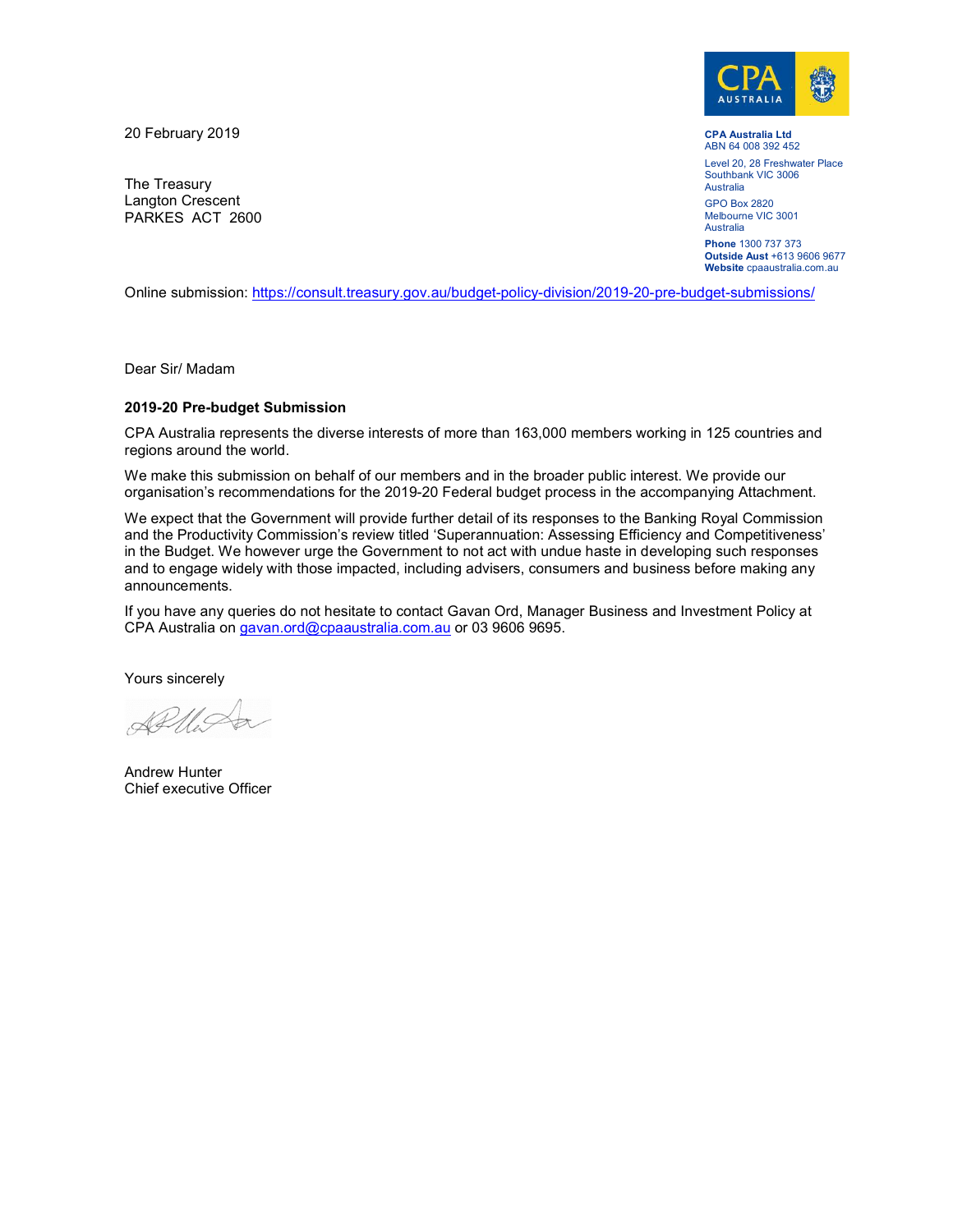# CPA Australia - Federal Budget Recommendations

## Getting regulation right: consistent, cost efficient and effective

## 1. Increasing direct public funding of ASIC's regulatory costs

As stated in our submission on ASIC's industry funding model on 15 December 2017, CPA Australia 'cannot support the full cost recovery model as proposed and recommend that the government instead explore a partial cost recovery model.'

The reasons for this position are primarily due to:

- the fees may have negative implications for consumers as it may encourage further market concentration, particularly in financial advisory services and amongst self-managed superannuation fund (SMSF) auditors. Market concentration limits competition, which in turn can lead to increased prices. For example, the charges are such that it may discourage new entrants into regulated activities.
- the full cost recovery model for ASIC appears not to recognise the impact it may have on the financial viability of those that need to pay the charges, particularly small businesses.
- the fees may motivate behaviours not in the public interest. For example, charging SMSF auditors cancellation of registration fees (\$899) may discourage inactive auditors or those not maintaining necessary levels of competency from cancelling their registration and create increased costs for ASIC in deregistering them through enforcement action.
- the full cost recovery funding model for ASIC does not recognise that the entire community benefits from a well-functioning, efficient capital market that operates with integrity, encourages competition and is accessible to the vast majority of people.
- the full cost recovery model for ASIC appears not to recognise the cumulative effect of other government activities on those having to pay fees.
- the full cost recovery funding model may create a perception that ASIC is reliant for funding on those they regulate. The risk of ASIC being perceived to be 'captured' by the sector may further undermine the community's trust and confidence in ASIC.

Given these factors, CPA Australia is of the view that the government should move away from the full cost recovery funding model for ASIC's regulatory fees and instead implement a partial cost recovery model. This will require the government to reinstate some funding previously cut from ASIC's budget.

### Recommendation:

 the government should move ASIC's funding from a full cost recovery model to a partial cost recovery model and therefore reinstate some funding previously cut from ASIC's budget.

## 2. Increasing direct public funding of the Tax Practitioners Board's regulatory costs

The Australian Taxation Office (ATO) is undertaking several large projects, such as its tax agent visitation program, to improve the integrity of some tax practitioners. These projects are likely to lead to an increase in the number of tax practitioners being referred to the Tax Practitioners Board (TPB) by the ATO. We also expect that the TPB will support the ATO's projects in other ways. Therefore, it is important that the TPB receives additional funding to carry out this expected increase in work flow.

We do not however support a repeat of the 2018-19 budget, where the increase in funding for the TPB was paid for by tax practitioners through a large increase in the fee they pay the TPB. Given that a wellfunctioning and regulated profession is critical to the tax system and is therefore of benefit to the broader community, such an increase in funding should primarily come direct from taxpayers.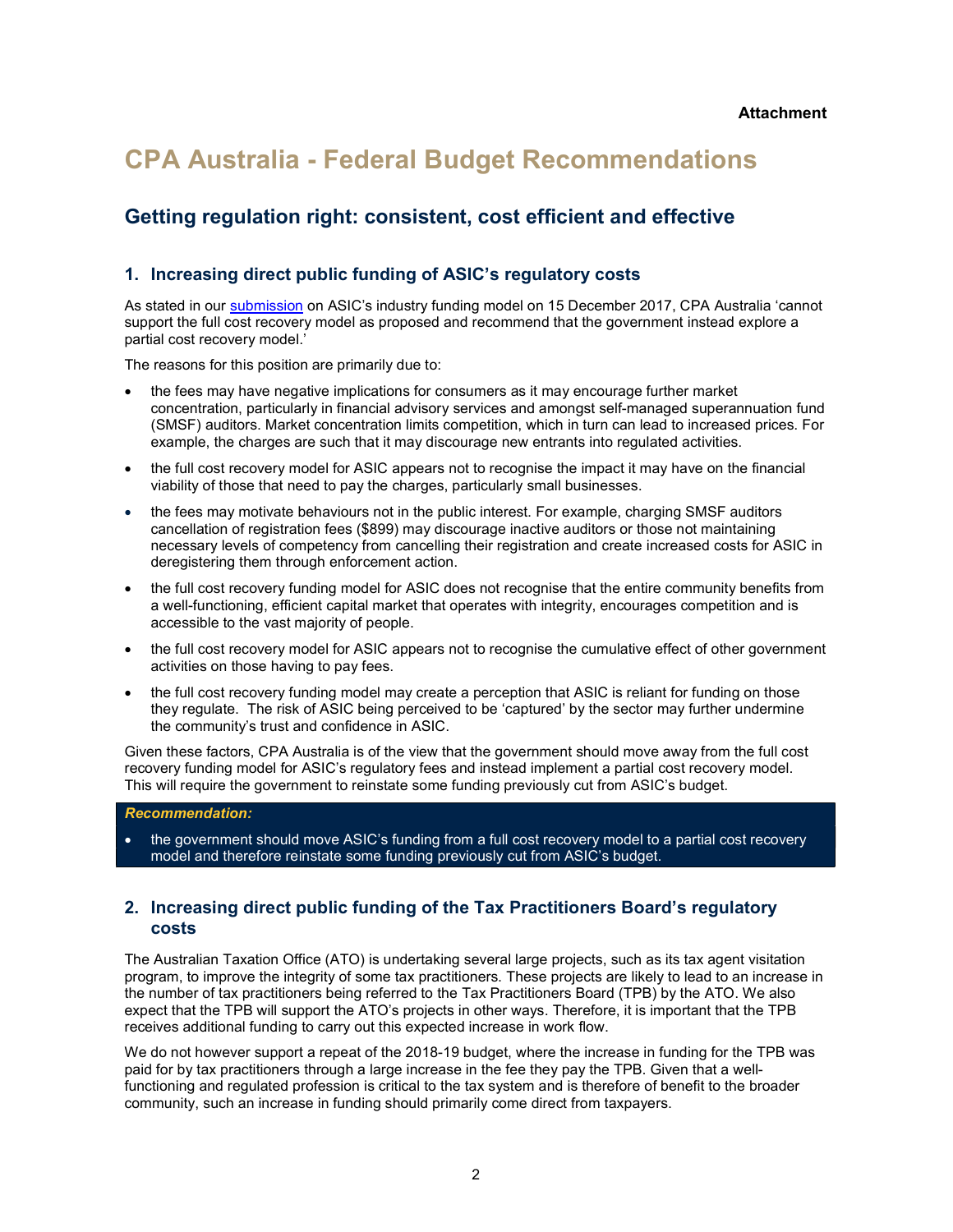Further, we are strongly opposed to the application of a full cost recovery model on the TPB. The primary function of the TPB is to regulate tax practitioners to protect consumers – it is therefore consumers that primarily benefit from the work of the TPB; and so, the public should continue to be the main source of funding for the TPB.

Further, many tax practitioners undertake other regulated roles such as SMSF auditors and/or provide financial advisory services and are already facing large increases in regulatory charges from multiple sources. It is essential that this cumulative impact of higher regulatory charges on professional accountants offering services beyond tax service, be considered.

The Government should also fund a review of the Tax Agent Services Act to ensure that it is still fit for purpose and consistent with other regulation given changes to regulation for the providers of financial advisory services since the Act's implementation.

#### Recommendations:

- the government directly increase its funding of the TPB so that it can better support the work of the ATO to improve the integrity of some tax practitioners.
- the government make a commitment to not introduce the full cost recovery model on the TPB.
- the government fund a review of the Tax Agent Services Act in 2019-20.

## 3. Review of the Government's cost recovery guidelines

The Federal Government should fund an independent review of the Department of Finance's 'Australian Government Cost Recovery Guidelines'. The review should consider whether:

- the cost recovery guidelines are being applied appropriately and fairly by all agencies, such as with ASIC.
- there are circumstances in which partial cost recovery may be more appropriate. For example, do the guidelines permit agencies to implement a partial cost recovery model where the benefits of government activities are enjoyed by the wider community, not only the direct consumers of such activity – i.e. the community is the beneficiary of a well-resourced corporate regulator, not just those that are regulated.
- the impact of cost recovery charges on competition and the financial viability of those who may need to pay is being appropriately considered and reflected in the charges.
- agencies are adequately consulting with those who may be required to pay charges, to understand the cumulative impact a proposed charge may have on such entities. Where they are, is that being reflected in the charges?
- agencies are considering how the guidelines interact with other government priorities including its deregulation agenda and its open data policy.

Such an independent review should be empowered to recommend cuts to charges or the removal of cost recovery fees where they are inappropriate.

#### Recommendation:

the government fund an independent review of the Australian Government Cost Recovery Guidelines.

## 4. Remove the fee on ASIC registry searches

We believe that the fee on all searches of the ASIC registry must be removed. Allowing anyone to conduct a cost free search of ASIC's company registry has the following benefits:

- improving the probability of business success as ready and free access to financial and other information about suppliers, customers and other entities should assist businesses make more informed decisions about with whom they should interact.
- reducing the risk of exposure to entities and persons that may have a history of illegal phoenix activity.
- assisting business to meet certain regulatory obligations for example, undertaking customer due diligence under anti-money laundering legislation.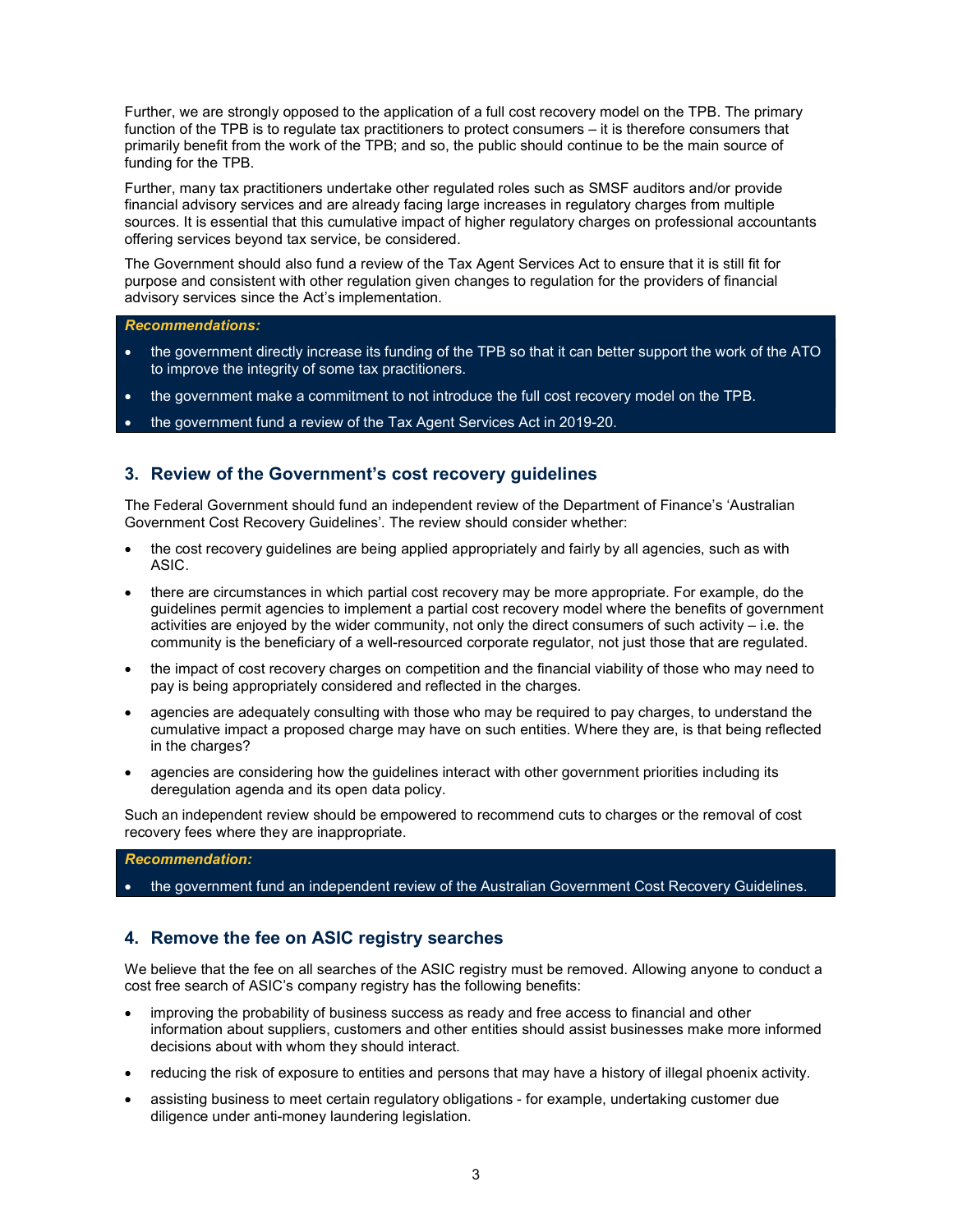allowing for a deeper understanding of Australian businesses and the economy through macro-level research and analysis of such data.

Free access to the ASIC company registry will also reduce the costs of doing business and improve access to economic information important to the operations of small and medium businesses. Further, continuing to charge a fee for registry searches is inconsistent with international best practice - searches of similar registries in the US, UK and New Zealand are free. It would also be consistent with the government's open data policy.

While we acknowledge that the Government is seeking to reduce the fee for certain registry searches, removing the fee altogether is a far better policy. Further, limiting the fee reduction to just accessing information on 'company roles and relationship extracts' seems to ignore the great value business obtains from access to financial reports.

While we acknowledge that this recommendation will have an impact on government revenue, we believe the benefits to the community, especially small businesses, far outweigh any foregone revenue.

#### Recommendation:

the government amend the exposure draft of the Treasury Laws Amendment (ASIC Cost Recovery and Fees) Regulations 2019 to remove ASIC registry search fees for all.

### 5. Review the government's deregulation agenda

CPA Australia recommends that the Government fund an independent review of the effectiveness of its deregulation agenda.

Not only should such a review consider options to further reduce unnecessary regulation but also consider options to improve the design and implementation of new regulation. It is our view that well designed and implemented regulation is equally important as efforts to reduce unnecessary regulation.

Such a review should consider whether the process for new regulatory proposals:

- identifies and quantifies the matter the regulation is seeking to address.
- considers whether the existing regulatory regime could address the matter and if so, is evidence provided as to why further regulation, rather than better application of the existing law, is better.
- sufficiently considers non-regulatory options to address the matter, such as education.
- suitably considers the cost to the community of such regulatory proposals and provides options to ameliorate such costs.
- encourages government agencies to fully consult with those impacted by the proposal.
- gives government agencies a good understanding of the direct and indirect consequences of a proposal, including what behavioural changes may emerge from a proposal.
- adequately considers the impact the regulation will have on competition, innovation and the viability of those who will be regulated.
- appropriately considers the cumulative impact of other government activities on those who are to be regulated under the proposal.

Further, such a review should consider whether current institutional support and oversight of the deregulation agenda is sufficiently robust and independent to ensure that there is a consistent whole-of-government approach to delivering best practice in the design and implementation of regulation.

### Recommendation:

the government fund an independent review of the effectiveness of its deregulation agenda.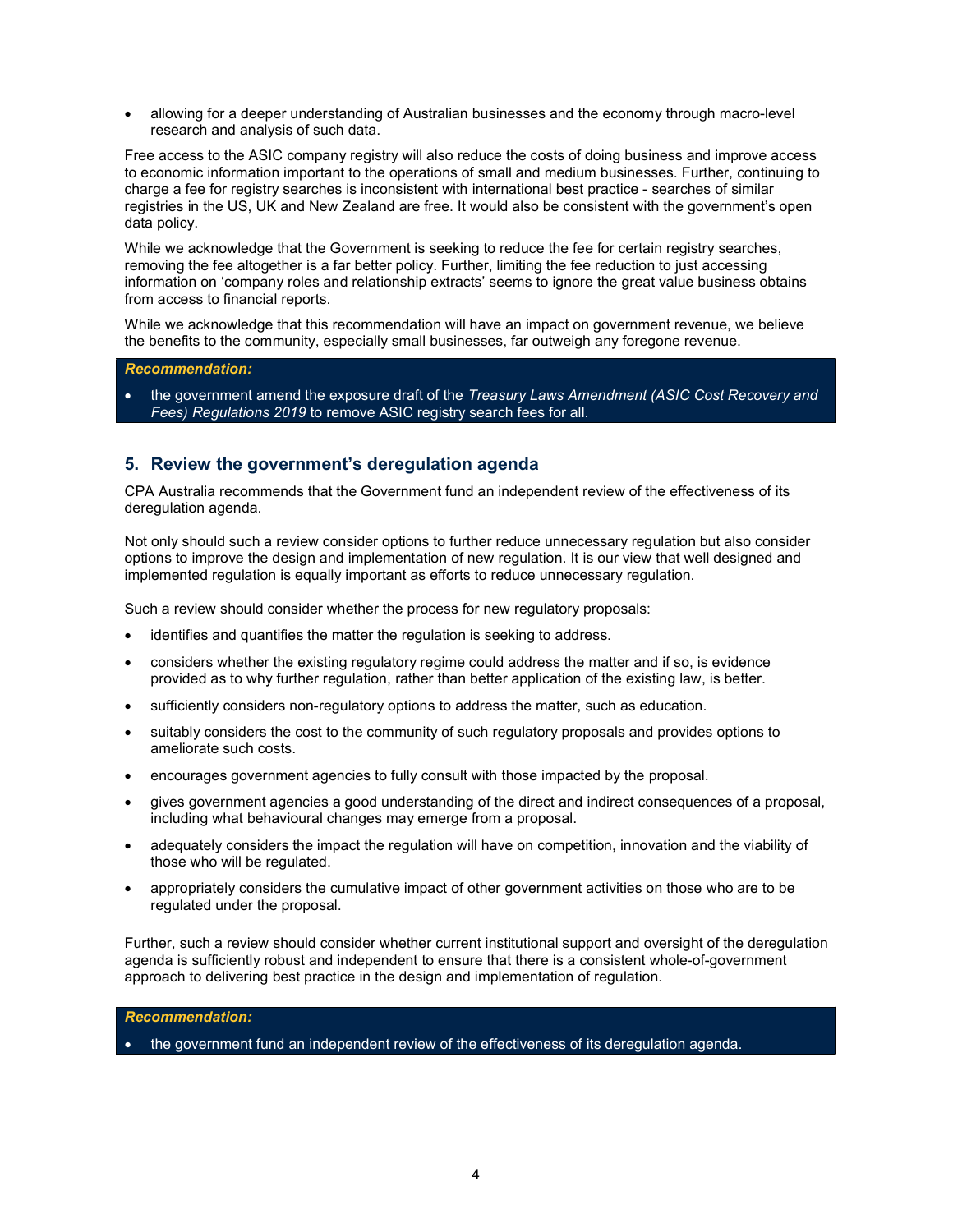## Tax and superannuation measures

## 6. Subjecting proposed tax and superannuation announcements in this Budget to confidential external review before announcement

A common concern from stakeholders on tax and superannuation announcements on Budget night, is they often appear to have had little or no review by external experts before the announcement.

Such confidential expert reviews before a public announcement could lead to better policy outcomes and clearer announcements in the Budget papers.

An example from the last Budget is the proposed three-year SMSF audit cycle. If external experts across all sectors were consulted before the announcement, they could have quickly explained the negative implications of this policy proposal.

#### Recommendation:

 the government engage individual external experts to confidentially review all proposed tax and superannuation proposals for the Budget before a decision is made as to whether to include it in the Budget papers.

## 7. Revisit the three-year SMSF audit cycle announcement from the previous budget

CPA Australia strongly recommends that the Government revisit its three-year SMSF audit cycle announcement from the previous Budget with a view to withdrawing the announcement.

We make this recommendation as we foresee that the proposal, if implemented:

- could increase rather than decrease the cost of SMSF audits, as audits every three years represent higher risk and therefore require more intensive work;
- may lead to more contraventions that become more significant, as they may not be detected for up to three years; and
- may make it more difficult for SMSF auditors to meet current competency requirements to remain auditors, due to less SMSF audits being undertaken.

Our position is explained in detail in our **submission** to Treasury's discussion paper.

#### Recommendation:

the government withdraw its proposal to give certain SMSFs access to a three-year audit cycle.

## 8. Revisit the proposal to remove the CGT main residence exemption for nonresidents

CPA Australia strongly recommends that the Government revisit its proposal to remove the Capital Gains Tax (CGT) main residence exemption (MRE) for non-residents. The retrospective nature of this proposal is draconian and inconsistent with fair and reasonable policy design.

There are several options to make the proposed change more equitable. Our preference is to allow a partial exemption for the number of days the taxpayer was a resident and lived in the dwelling as their MRE (being similar to the mechanism in section 115-115 of the ITAA (1997) which allows a pro-rating of the residency days for CGT discount purposes).

This option restricts eligibility for the MRE to the period in which the individual was an Australian resident for tax purposes, which is broadly congruent with the application of the existing provisions of the CGT discount under Subdivision 115-B of the ITAA (1997).

Such an approach would be widely understood by tax practitioners and their clients and strikes a measured approach between appropriately targeting access to the concessions whilst ensuring fairness and equity.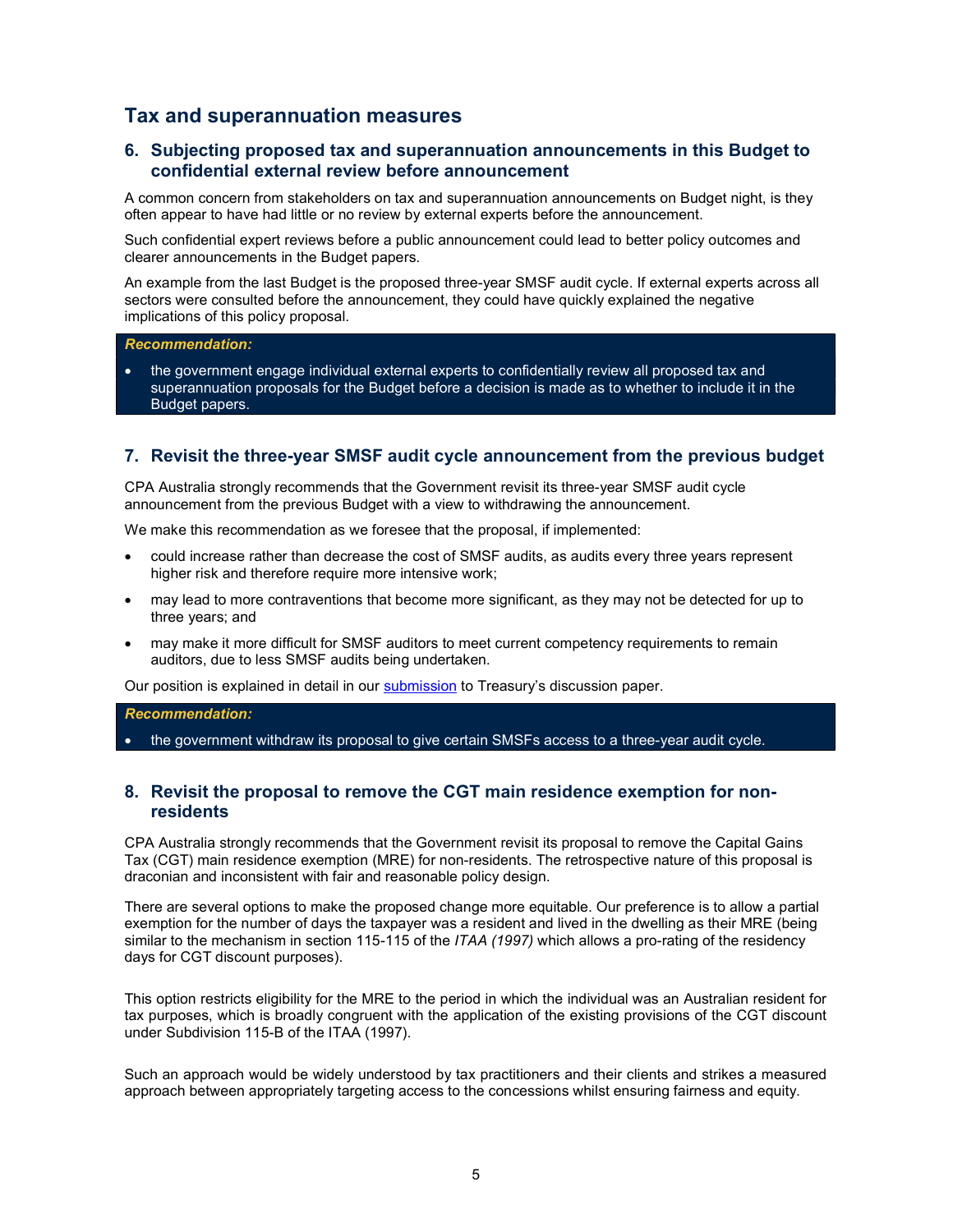Failing that, the Government should extend the end of the transition period to 30 June 2020 at the earliest in recognition of the delay in the passage of the Bill.

#### Recommendation:

the government amend the Treasury Laws Amendment (Reducing Pressure on Housing Affordability No. 2) Bill 2018 by removing the retrospective removal of the CGT main residence exemption for nonresidents.

## 9. Encouraging saving and investment

Australia's income tax system penalises taxpayers on income derived from savings outside the superannuation system, thus discouraging non-superannuation savings and investment.

Superannuation's tax-preferred status has enabled it to become the primary savings vehicle for most Australians. This has been very beneficial for retirement savings, but it fails to recognise the necessity for individuals to save income outside of superannuation to afford, amongst other things, major capital purchases during a person's working life.

If income derived from savings was taxed at a rate that was lower than an individual's marginal personal tax rate, this would encourage greater savings and investment outside of the superannuation regime.

It may also encourage investment in assets other than only the family home or residential property more broadly.

Australia's Future Tax System report proposed a 40 per cent savings income discount available to individuals for non-business related net interest income, net residential rental income (including related interest expenses), capital gains (and losses), and interest expenses related to listed shares held by individuals as non-business investments.

Such a recommendation may make investments outside of residential property (that is not the family home) and superannuation more attractive.

#### Recommendation:

 the government introduce a 40 per cent savings income discount for individuals for non-business related net interest income, and net residential rental income.

### 10. Real property and investment

We encourage the government to undertake a post implementation review of its housing affordability announcements from the 2017-18 budget to determine the impact of these measures.

In the meantime, it is important that investor confidence is not further eroded by additional policy changes in this space.

#### Recommendations:

To help preserve wealth and to ensure investor confidence is not further eroded, CPA Australia recommends:

- no winding back or removal of the ability of investors to negatively gear investments,
- no reduction in the CGT general discount,
- no change in tax laws applying to pre-CGT assets, and
- no change to the tax-exempt status of the family home.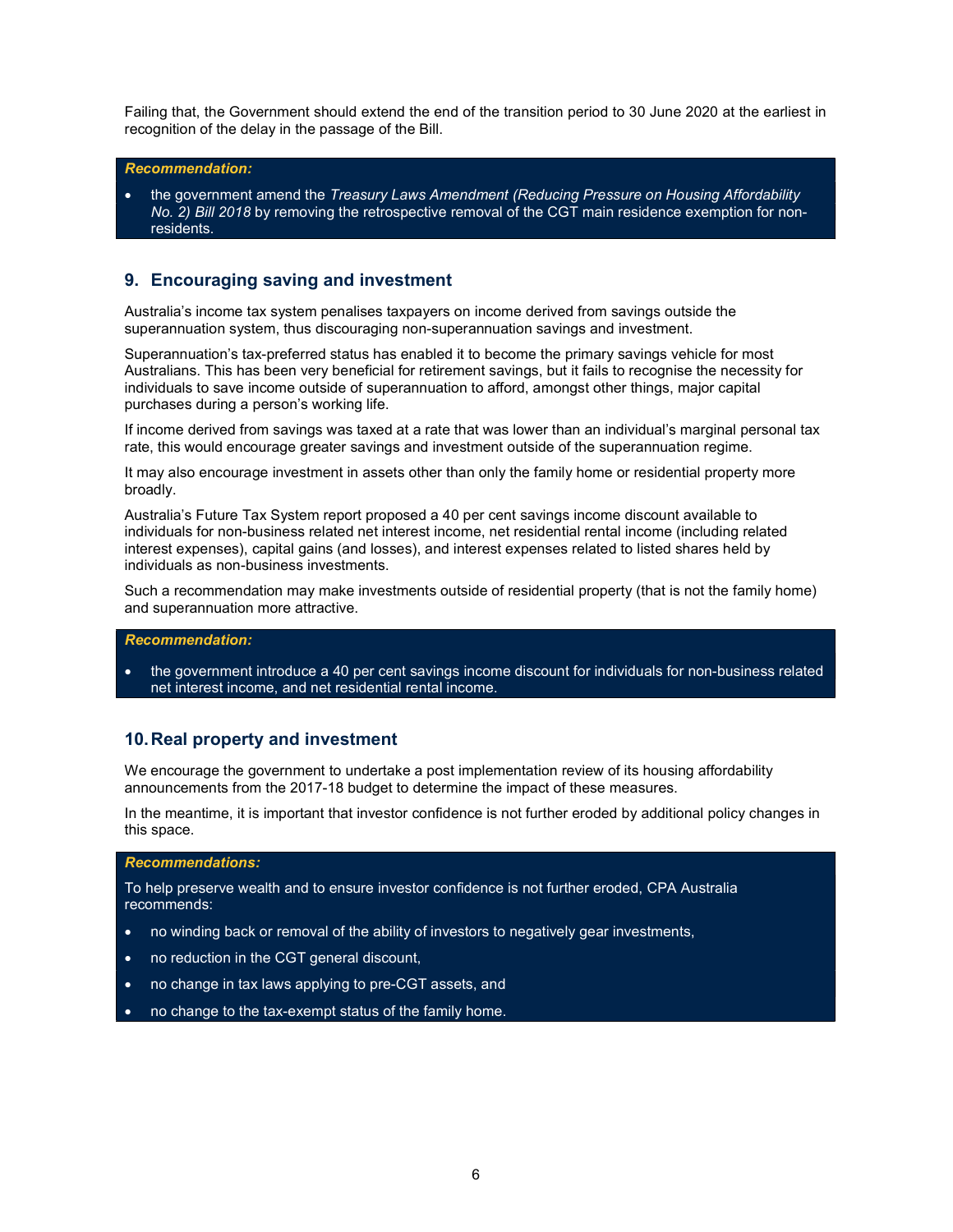## 11. Other tax and superannuation recommendations

## Recommendations:

- the government increase the funding to the Office of Parliamentary Counsel to clear the backlog of announced but unenacted tax measures and to shorten the time between announcement and the release of draft legislation for consultation.
- the Government increase the funding of the Board of Taxation to expedite the completion of their FBT Compliance Cost Review and the Review of Small Business Tax Concessions.
- if the Government is to proceed with the proposed Super Guarantee amnesty, the end date of the amnesty should be extended to 30 June 2020 given the protracted period of uncertainty without enacted law.
- the Government delay the start date of proposed amendments to the Division 7A regime that are not in the taxpayer's favour.
- the Government consider the merits of lifting the concessional cap for superannuation to \$30,000.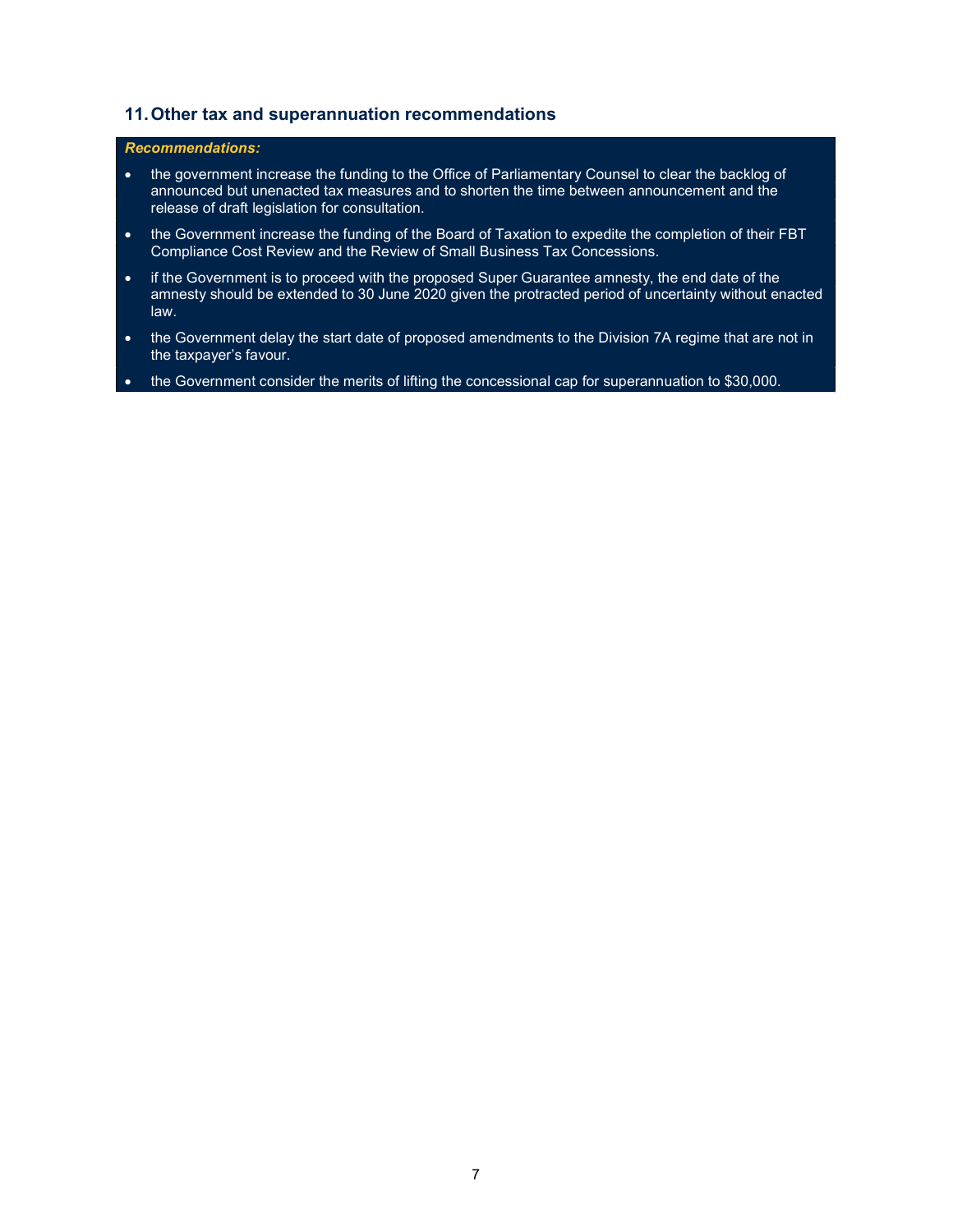## Education

## 12. Improving financial literacy

The Royal Commission into Misconduct in the Banking, Insurance and Financial Services Industry amongst other things, highlights the need to improve the overall financial literacy of Australians.

As part of its overall assessment of the Royal Commission's final report, the government should consider whether the programs and support it has in place to improve financial literacy are adequate and appropriately targeted at those who may need the most support.

The Budget provides an opportunity for the government to earmark funding to improve and extend existing financial literacy programs and fund new programs.

Part of such a review should consider how to improve access to affordable independent financial advice for people who may have low levels of financial literacy. Such a review could consider the effectiveness of overseas programs such as the Money Advice Service in the UK, which was established by the UK government to provide 'free and impartial money advice'.

#### Recommendations:

- the government provide funding for a review of the adequacy of existing financial literacy programs and determine whether such programs are supporting those most in need of support.
- such a review should consider how to improve access to affordable independent financial advice for those who may have low levels of financial literacy.
- the government set aside funding for improvements to existing financial literacy programs and the creation of new programs if necessary.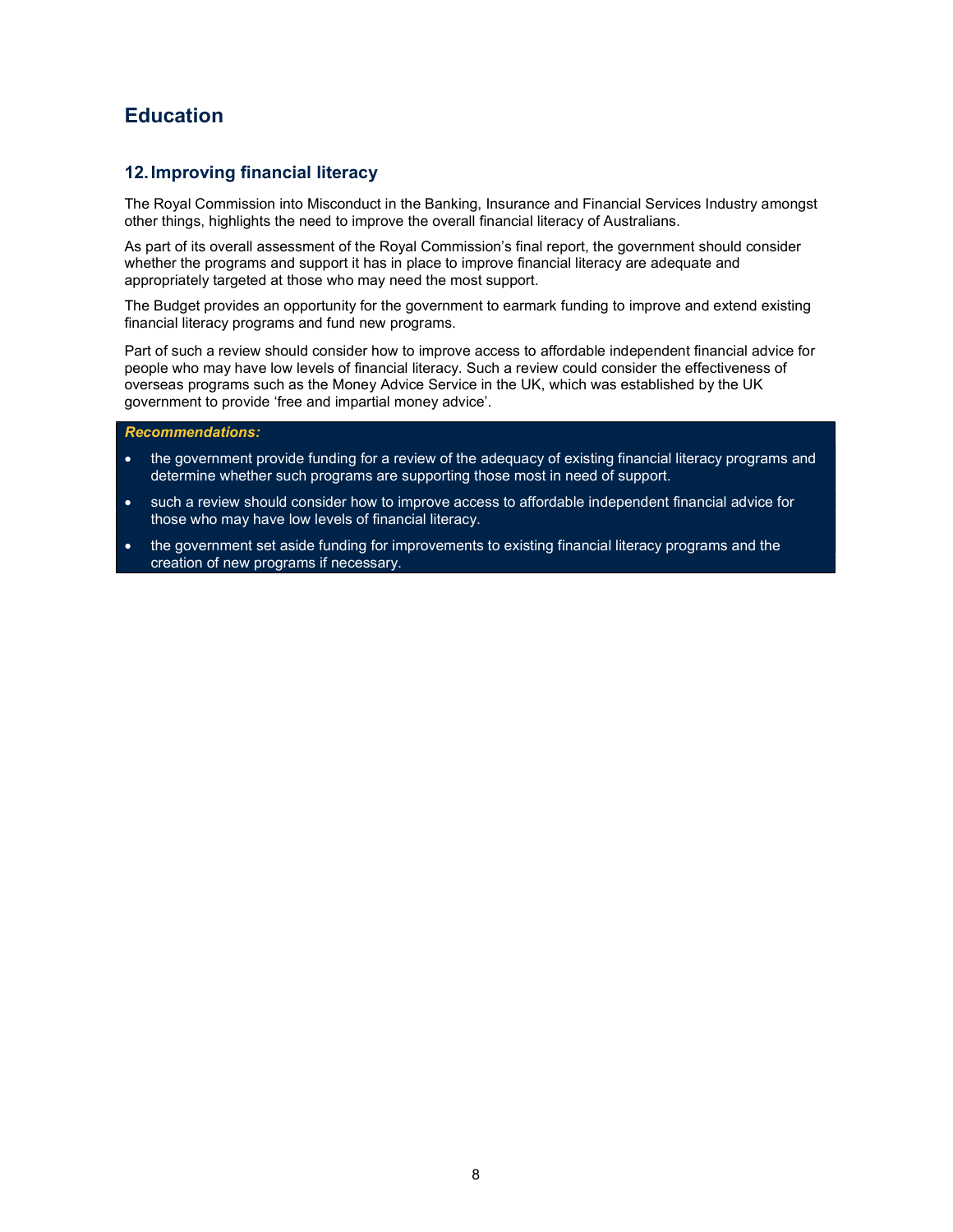## Environmental issues

## 13. The Green Climate Fund – replenishment

CPA Australia believes it is important for the Federal Government to recommit to providing additional funding to the Global Climate Fund (GCF) as a crucial element of Australia's assistance to developing countries that are taking action to adapt and mitigate for the effects of climate change.

In stating this, we acknowledge criticisms of the governance shortcomings of the GCF, most notably a Working Paper from the World Resources Institute (WRI) Setting the stage for the Green Climate Fund's first replenishment (September 2018). However, rather than no longer participating in the GCF, the Federal Government should at a minimum engage in the positive steps already underway to tighten and give greater transparency to the GCF's processes.

Given the key role the GCF can play in assisting developing nations take action on climate change, CPA Australia recommends that Australia reinstate its funding to the GCF to at least equal to the initial 2016-2020 contribution of \$200 million.

#### Recommendation:

• the government participate in international efforts to develop guidance for the Global Climate Fund Board and consider reinstating its contribution of at least \$200 million to the GCF.

## 14. Emissions reductions policies

While the United Nation Environment Programme (UNEP) confirms that Australia will meet its Kyoto Protocol Pledge of a 5 per cent emission reduction between 2013 and 2020, the UNEP assessment is that Australia has no policies in place that would enable achievement of its UNFCCC commitment of a 26 to 28 per cent reduction in greenhouse gas (GHG) emissions below 2005 levels by 2030.

According to the OECD's third *Environmental Review of* Australia, Australia's transition to renewable sources of electricity, though occurring, is well below the OECD average of 25 per cent, stressing the clear linkage and vulnerability of Australia to climate change and biodiversity and ecosystem loss.

Further, the Department of Environment and Energy (DEE) December 2018 Emissions Projection Report forecasts the Australia will fail to meet its reduction targets in 2030 by quite a margin. Adding to this, DEE projections for the Government's main policy tool to cut emissions, the Emissions Reduction Fund (ERF), shows the abatement it should deliver is well short of Australia's emissions reduction target.

Given this, CPA Australia recommends that the government replenish its funding of the ERF to increase the amount of abatement it can achieve. Further, energy policy must be given certainty, most particularly the extension for a further five years of the \$2 billion per annum applied to the Clean Energy Finance Corporation. This will enable investment in a sustained stream of technological innovation in electricity supply in Australia.

#### Recommendations:

- the government replenish its funding of the Emissions Reduction Fund.
- the government re-commit to the Clean Energy Finance Corporation to the tune of \$2 billion per annum for the next five years.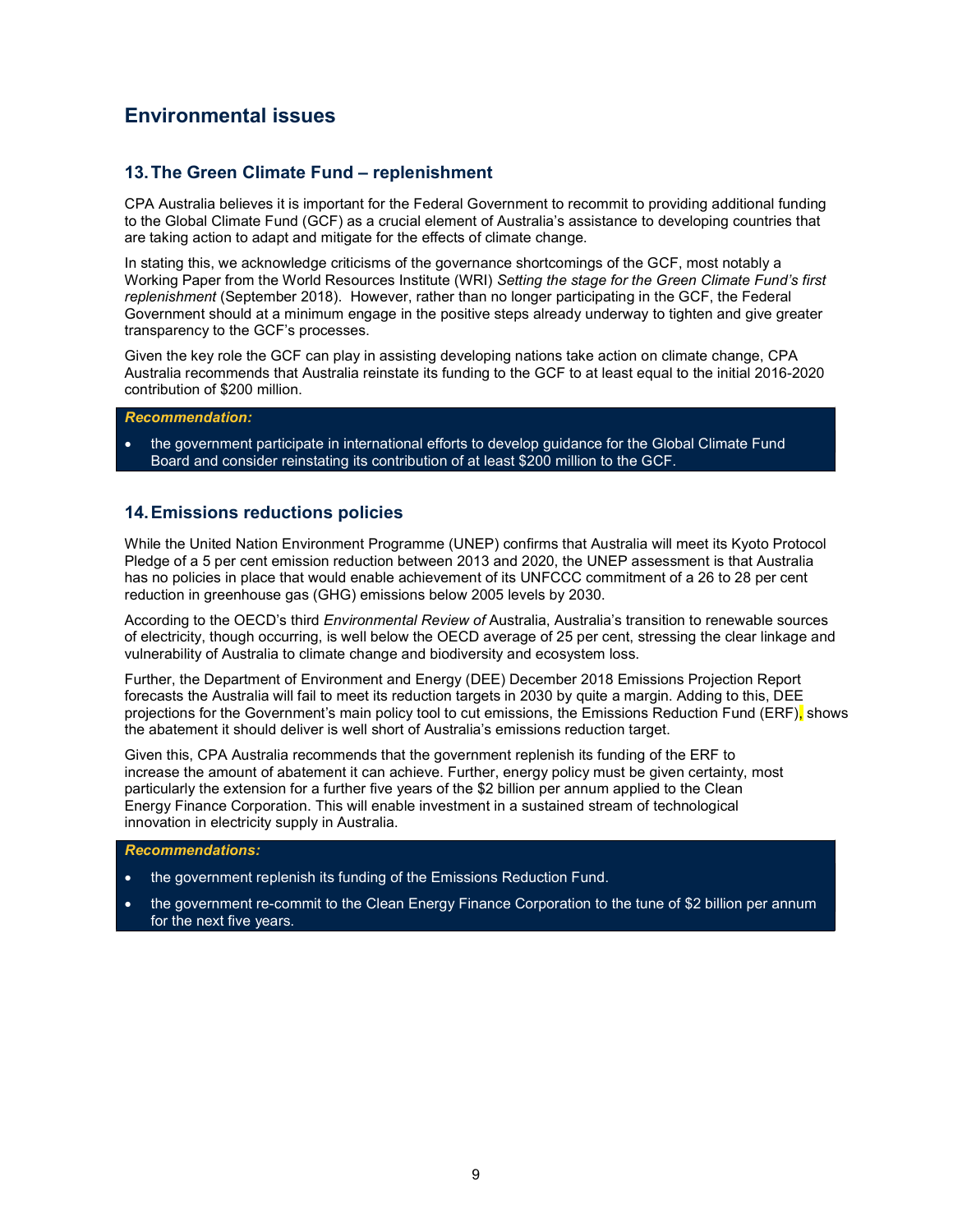## **Other**

## 15. Improving support for small business

CPA Australia's Asia-Pacific Small Business Survey continues to show that Australian small businesses wanting to grow need to improve their digital capability, management capability and understanding of overseas markets.

Such capability can be improved in several ways, as was highlighted in the report of the Government's Small Business Digital Taskforce. For example, the proposal by Australian Industry Standards to establish a 'national digital skills framework' could guide the development of appropriate training and resources to enhance the digital capability of small business owners and the workforce more generally.

We therefore believe there are opportunities for the government to develop tools that can help enhance the capability of small business in the areas highlighted above. However, with small businesses generally being time poor and often not willing or able to recruit additional staff, accessing professional advice is often the most viable way to improve their capability. For such capability tools to achieve the best possible outcome, it is important that the delivery of such tools be done by professional advisers such as professional accountants.

We note that while many small businesses access some form of professional advice, many do not or only do so for compliance reasons. This seems especially to be the case for those new to establishing or operating a business.

The annual extension of the instant asset write-off creates uncertainty for small business, particularly where the amendment to the law is passed after its commencement date. Making it a permanent feature of the system would cut that uncertainty.

## Recommendations:

- the government fund the development of educational material and other programs to assist small business build their digital capability, management skills and understanding of overseas markets. The delivery of such material should be primarily by professional advisers.
- the government fund programs that encourage those new to business to seek professional advice. Options include the government giving new businesses a voucher that can be redeemed for professional advice from, for example, a registered tax agent.
- the government make the proposed \$25,000 instant asset write off a permanent feature of the tax system.

## 16. Increase funding to the Australian Charities and Not-for-profits Commission

We believe the Australian Charities and Not-for-profits Commission (ACNC) is not appropriately funded to effectively undertake its important regulatory mandate, including regulating NFPs and a national regulatory regime for fundraising by the sector. This is acknowledged in 'Strengthening for Purpose: Australian Charities and Not-for-profits Commission Legislative Review 2018' which states at page 24:

While the ACNC Act was enacted including three objects, since its establishment in 2012, the ACNC advised the Panel that it has only been funded to undertake the first object. As such, the ACNC has been shaped by both its expanded objects and its limited resources to perform the second and third objects.

Given the contribution the not-for-profit sector makes to the economy and society (the revenue the charities sector alone generates is the equivalent of 8 per cent of Australia's GDP and the sector employs more than 1.3 million people)<sup>1</sup>, we believe it important that funding for the ACNC be extended so that it can effectively regulate that sector in addition to the charities sector.

<sup>1</sup> See https://treasury.gov.au/consultation/c2017-t246103/